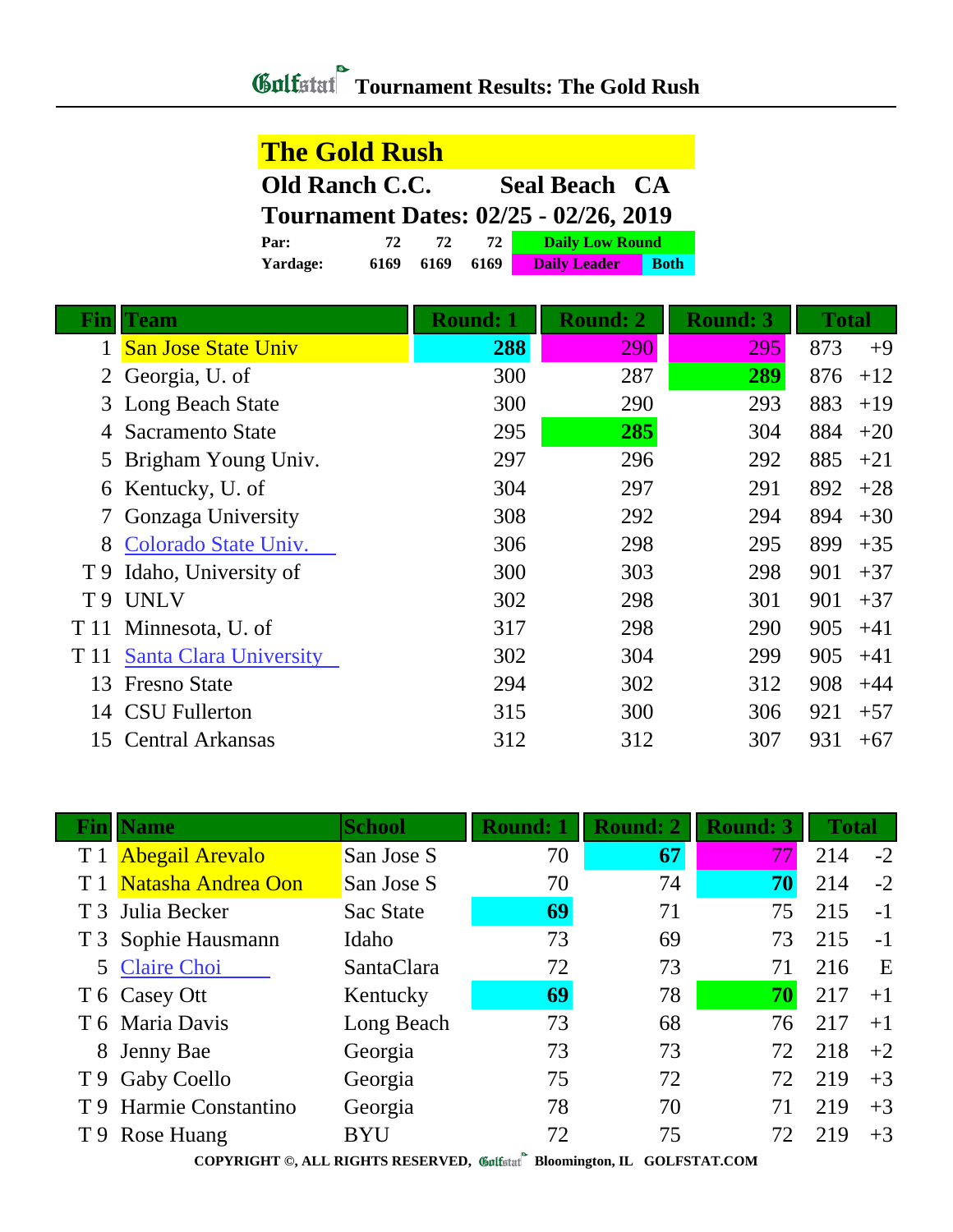| Fin  | <b>Name</b>               | <b>School</b> | <b>Round: 1</b> | Round: 2 | <b>Round: 3</b> | <b>Total</b> |
|------|---------------------------|---------------|-----------------|----------|-----------------|--------------|
|      | T 9 Sarah Shipley         | Kentucky      | 76              | 72       | 71              | 219<br>$+3$  |
| T 13 | <b>Brigitte Thibault</b>  | Fresno St.    | 75              | 70       | 75              | 220<br>$+4$  |
| T 13 | <b>Federica Torre</b>     | Gonzaga       | 77              | 69       | 74              | 220<br>$+4$  |
| T 13 | Hannah Ko                 | Long Beach    | 75              | 72       | 73              | 220<br>$+4$  |
| T 13 | Jo Hua Hung               | Georgia       | 74              | 72       | 74              | 220<br>$+4$  |
| 17   | Polly Mack                | <b>UNLV</b>   | 73              | 72       | 76              | 221<br>$+5$  |
| 18   | Jessica Mangrobang        | Gonzaga       | 76              | 72       | 74              | 222<br>$+6$  |
| T 19 | Anna Kennedy              | <b>BYU</b>    | 77              | 72       | 74              | 223<br>$+7$  |
| T 19 | <b>Elizabeth Prior</b>    | <b>UNLV</b>   | 77              | 72       | 74              | 223<br>$+7$  |
| T 19 | <b>Ellen Secor</b>        | <b>CSU</b>    | 77              | 73       | 73              | 223<br>$+7$  |
| T 19 | <b>Kristin Simonsen</b>   | Fresno St.    | 72              | 75       | 76              | 223<br>$+7$  |
|      | T 19 Quynn Duong          | Gonzaga       | 75              | 73       | 75              | 223<br>$+7$  |
|      | T 24 Alexandra Cooper     | San Jose S    | 75              | 76       | 73              | $+8$<br>224  |
|      | T 24 Cara Barker          | Long Beach    | 75              | 72       | 77              | 224<br>$+8$  |
|      | T 24 Holland Shourds      | Long Beach    | 75              | 76       | 73              | $+8$<br>224  |
| T 24 | <b>Jessica Sloot</b>      | <b>CSU</b>    | 74              | 75       | 75              | 224<br>$+8$  |
|      | T 24 Kate Lillie          | Minnesota     | 78              | 75       | 71              | $+8$<br>224  |
|      | T 24 Naomi Soifua         | <b>BYU</b>    | 72              | 72       | 80              | 224<br>$+8$  |
| T 30 | Muyu Wu                   | Minnesota     | 80              | 74       | 71              | 225<br>$+9$  |
| T 30 | Sofie Babic               | Sac State     | 80              | 69       | 76              | 225<br>$+9$  |
|      | T 30 Wei-Chia (Vicky Tsai | Idaho         | 75              | 77       | 73              | 225<br>$+9$  |
|      | T 33 Corinne Viden        | Sac State     | 77              | 72       | 77              | 226<br>$+10$ |
| T 33 | <b>Emily Sumner</b>       | SantaClara    | 76              | 77       | 73              | $226 + 10$   |
|      | T 33 Katrina Prendergast  | <b>CSU</b>    | 78              | 76       | 72              | $226 + 10$   |
|      | T 33 Pauline Welker       | Fullerton     | 79              | 74       | 73              | $226 + 10$   |
| T 33 | Shannon Oh                | <b>UNLV</b>   | 73              | 79       | 74              | $226 + 10$   |
|      | T 33 Tania Nunez          | Cent. Ark.    | 76              | 76       | 74              | $226 + 10$   |
|      | T 39 Haley Greb           | <b>CSU</b>    | 77              | 75       | 75              | $227 + 11$   |
|      | T 39 Haley Tygret         | Long Beach    | 77              | 78       | 72              | $227 + 11$   |
| T 39 | Nishtha Madan             | Sac State     | 76              | 73       | 78              | $227 + 11$   |
| T 39 | <b>Sarah Busey</b>        | SantaClara    | 74              | 78       | 75              | $227 + 11$   |
|      | T 39 Sydney Smith         | Sac State     | 73              | 78       | 76              | $227 + 11$   |
|      | T 44 Allysha Mae Mateo    | <b>BYU</b>    | 76              | 79       | 73              | $228 + 12$   |
|      | T 44 Joanne Free          | Minnesota     | 81              | 75       | 72              | $228 + 12$   |
|      | T 44 Veronica Joels       | <b>UNLV</b>   | 80              | 71       | 77              | $228 + 12$   |

## *Golfstaf* Tournament Results: The Gold Rush

**COPYRIGHT ©, ALL RIGHTS RESERVED, Bloomington, IL GOLFSTAT.COM**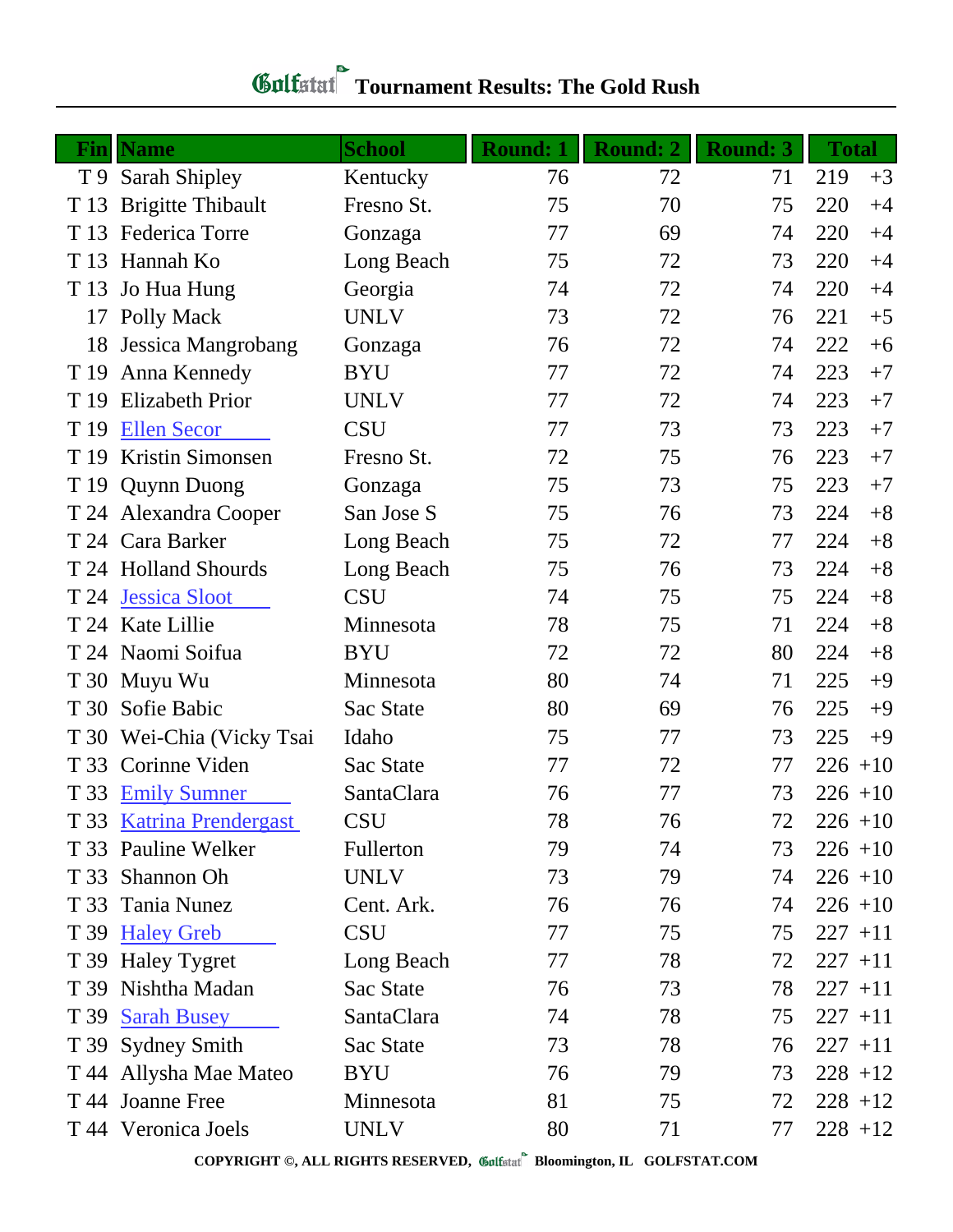| <u>Fin</u> | <b>Name</b>               | <b>School</b> | <b>Round: 1</b> | Round: 2 | <b>Round: 3</b> | <b>Total</b> |
|------------|---------------------------|---------------|-----------------|----------|-----------------|--------------|
|            | T 47 Jessica Hall         | Fresno St.    | 72              | 79       | 78              | $229 + 13$   |
|            | T 47 Leonie Bettel        | Kentucky      | 80              | 77       | 72              | $229 + 13$   |
|            | T 47 Valeria Patino       | Idaho         | 75              | 79       | 75              | $229 + 13$   |
|            | T 50 Euna Pak             | Long Beach    | 79              | 79       | 72              | $230 + 14$   |
|            | T 50 Mar Jose Bernal Clav | <b>BYU</b>    | 80              | 77       | 73              | $230 + 14$   |
|            | T 50 Morgan Polley        | Long Beach    | 75              | 76       | 79              | $230 + 14$   |
| T 53       | Antonia Malate            | San Jose S    | 73              | 77       | 81              | $231 + 15$   |
|            | T 53 Cathy Liu            | <b>UNLV</b>   | 79              | 75       | 77              | $231 + 15$   |
|            | T 53 Rikke Svejgaard      | Kentucky      | 81              | 72       | 78              | $231 + 15$   |
|            | 56 Texie Petchel          | Fullerton     | 74              | 79       | 79              | $232 + 16$   |
|            | T 57 Claire Carlin        | Kentucky      | 79              | 76       | 78              | $233 + 17$   |
|            | T 57 Francesca Santoni    | Gonzaga       | 84              | 78       | 71              | $233 + 17$   |
|            | T 57 Grace Kellar         | Minnesota     | 78              | 79       | 76              | $233 + 17$   |
|            | T 60 Danielle Richman     | Fresno St.    | 81              | 80       | 73              | $234 + 18$   |
|            | T 60 Emma Svensson        | Cent. Ark.    | 77              | 77       | 80              | $234 + 18$   |
|            | T 60 Felicia Medalla      | Fullerton     | 79              | 72       | 83              | $234 + 18$   |
|            | T 60 Michelle Kim         | Idaho         | 77              | 78       | 79              | $234 + 18$   |
|            | T 64 Elsa Lundquist       | Fullerton     | 83              | 75       | 77              | $235 + 19$   |
|            | T 64 Hunter Pate          | Long Beach    | 78              | 78       | 79              | $235 + 19$   |
|            | T 64 Karen Zhang          | Minnesota     | 82              | 74       | 79              | $235 + 19$   |
| T 67       | <b>Chloe Wong</b>         | SantaClara    | 80              | 76       | 80              | $236 + 20$   |
|            | T 67 Harriet Lynch        | Fresno St.    | 75              | 78       | 83              | $236 + 20$   |
| T 67       | Saga Traustadottir        | <b>CSU</b>    | 79              | 75       | 82              | $236 + 20$   |
|            | T 70 Elin Kumlin          | Cent. Ark.    | 77              | 83       | 78              | $238 + 22$   |
|            | T 70 Karley Whittington   | Cent. Ark.    | 82              | 79       | 77              | $238 + 22$   |
|            | T 72 Gracen Blount        | Cent. Ark.    | 82              | 80       | 78              | $240 + 24$   |
|            | T 72 Rinko Mitsunaga      | Georgia       | 87              | 79       | 74              | $240 + 24$   |
|            | T 74 Delana Basanisi      | Fresno St.    | 77              | 82       | 83              | $242 + 26$   |
|            | T 74 Hannah Son           | Long Beach    | 79              | 80       | 83              | $242 + 26$   |
|            | T 74 Lisa Djerf           | Fullerton     | 83              | 82       | 77              | $242 + 26$   |
| 77         | Nina Novilla              | Gonzaga       | 80              | 84       | 79              | $243 + 27$   |
|            | T 78 Alyssa Getty         | <b>UNLV</b>   | 83              | 80       | 82              | $245 + 29$   |
|            | T 78 Danika Palm          | Idaho         | 88              | 80       | 77              | $245 + 29$   |
|            | 80 Breann Fox             | Long Beach    | 82              | 82       | 85              | $249 + 33$   |
|            | 81 Marni Murez            | SantaClara    | 84              | 86       | 80              | $250 + 34$   |

## *Golfstaf* Tournament Results: The Gold Rush